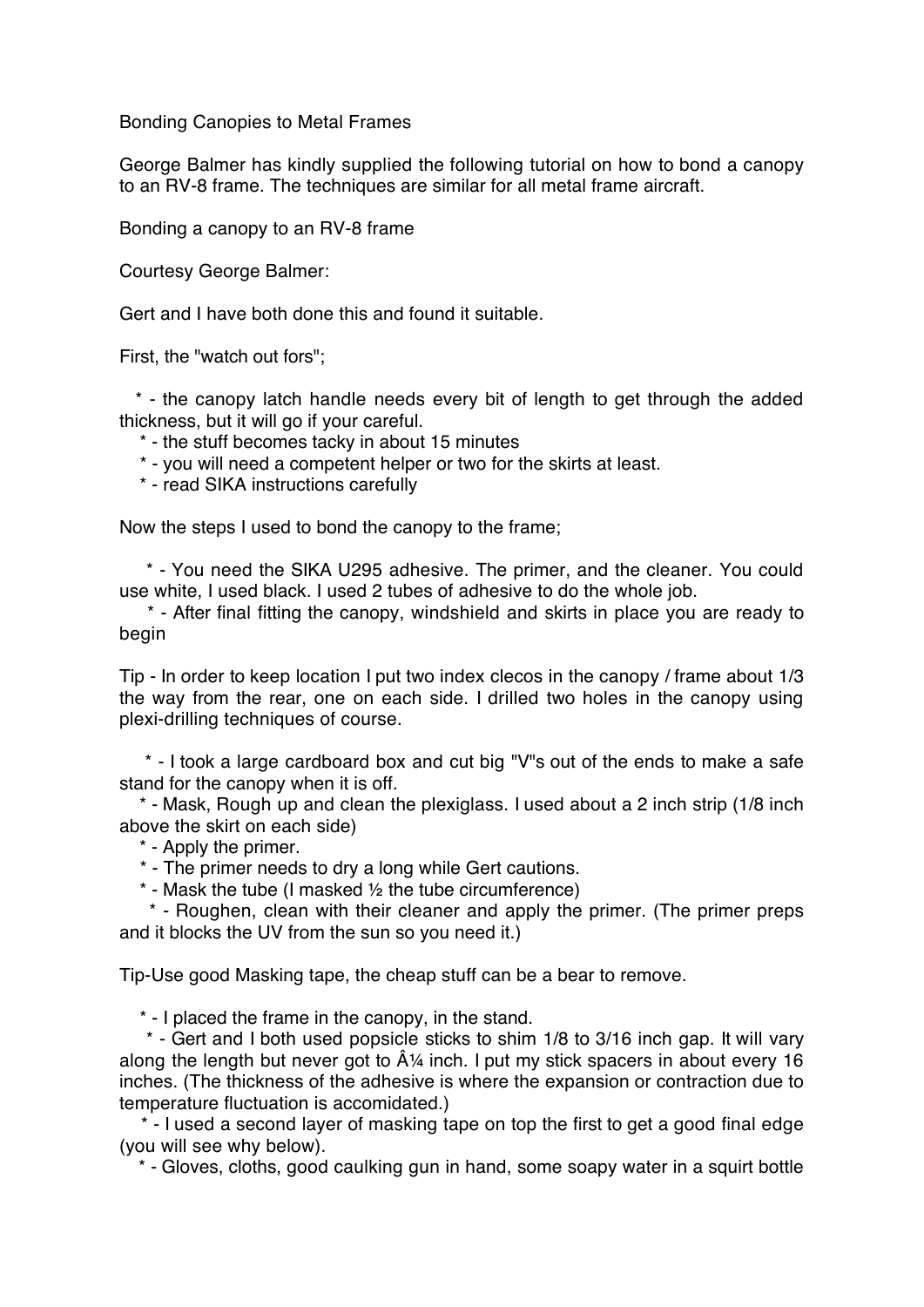at the ready, I needed no help here.

\* - start wherever you feel good and fill the gap, leaving clearance at each popsickle stick spacer so you can get them out.

\* - smooth gently top and bottom with soapy finger when you have enough in (be a little thrifty in application)

\* - Remove the first layer of masking tape from the top (visible side) soon (she sets up quick.) I found pulling it back over itself at a sharp angle caused any stringy bits to break and fall back in place.

\* - Soapy finger again and then the second tape is removed

- \* let her harden 24 hours.
- \* Remove the two clecos

\* - Remove the sticks, re-tape (twice), and fill the gaps with adhesive, smooth with the soapy finger etc.

It should look pretty good

Now for the skirts;

Someone cautioned to ensure the inside of your skirt is prepped.....good advice, paint it but ensure compatibility of paint and SIKA primer.

I decided to bond only along the skirt/canopy seam and to use 8 Riv-nuts with flush screws and Tinnerman washers on each side to fasten the skirts to the steel frame.

I drilled out 4 rivets on the fuselage, on each side, that would be under the skirt lower edge. (They were replaced later) These were match drilled in the skirt and used to keep skirt clecoed in place.

The Riv-Nuts were spaced out, drilled in the steel frame and applied (Riv-Nuts are good deal....pretty easy to use too.) With the skirts clecoed in place the riv-nut holes were match drilled. The following is done with the canopy in place on the fuselage of course.

# - check the skirt to canopy fit

# - Mask the canopy again outside (twice)

Tip-When masking leave a little space for the bead of adhesive, don't be too close to the final edges.

\* - Mask the top skirt edge

- \* remove the skirt, roughen, clean and prime both canopy and skirt
- \* let dry

\* - With the skirt in place I went all around it and marked the tape with a pen, with the gap I wanted to fill. This time the thickness of adhesive is much thinner (reasoning the expansion/contraction difference of Plexi and Fiberglass are much closer than Plexi and Steel) It was almost always less than 1/8 inch except at the very back it is almost double that for a few inches.

\* - This time I applied a layer of SIKA adhesive on both the canopy and the skirt and leveled it with a spatula. (I used the gap measurement to estimate the thickness of the layer to use, don't want any air gaps).

\* - With help the skirt is placed and clecos and # 8 screws are gently placed in the skirts and brought up barely snug so no distortion takes place.